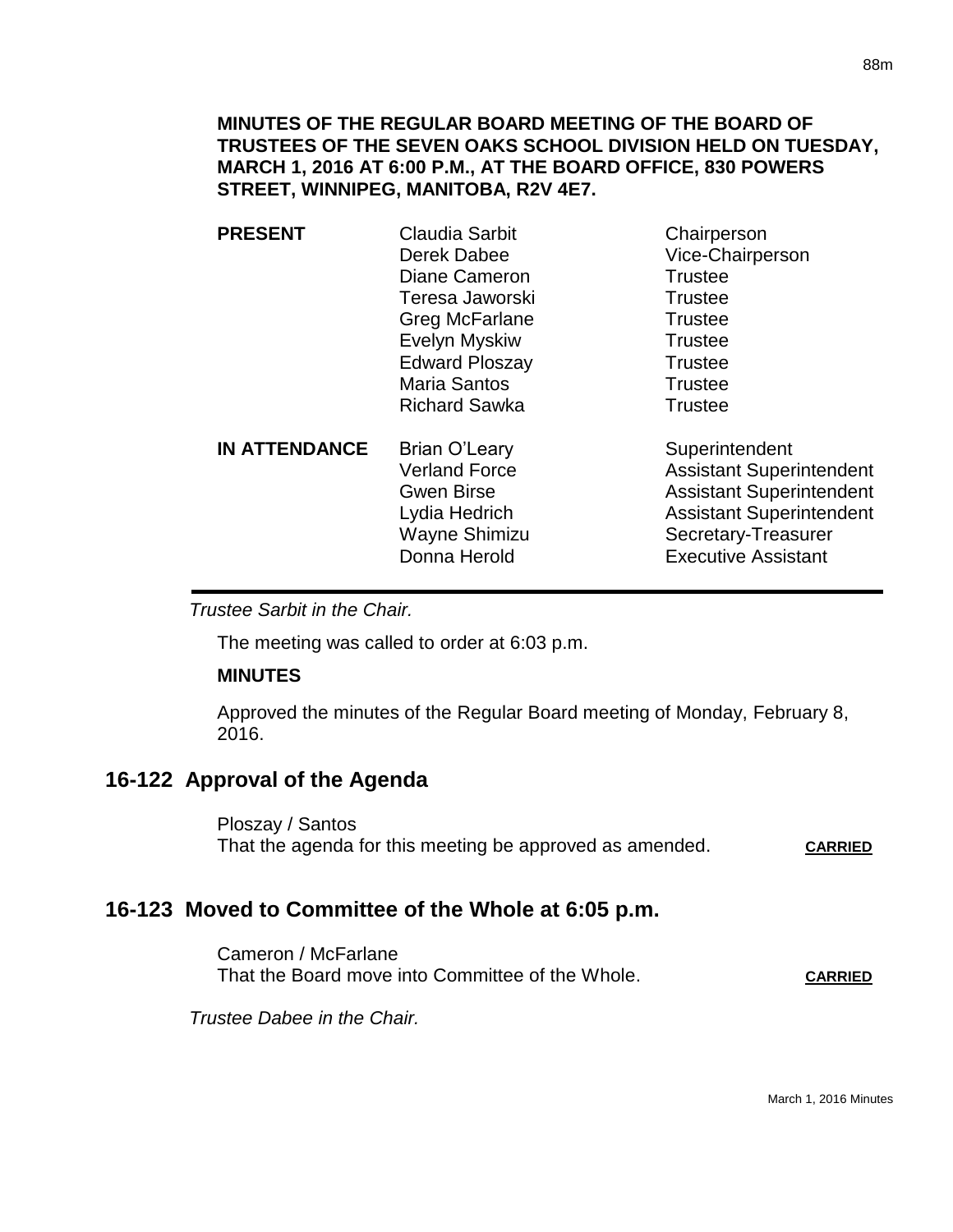### **OFFICER'S REPORT**

Trustee Sawka reported on developments arising from collective bargaining.

### **SUPERINTENDENTS' PERSONNEL REPORT**

## **16-124 Superintendents' Personnel Report**

Jaworski / Myskiw That the Superintendents' Personnel Report be ratified. **CARRIED**

#### ADMINISTRATOR RETIREMENTS

The following Administrators gave notice of intent to retire effective June 30, 2016:

Cynthia Dutton **Ricki** Valcourt Steve Medwick

Barb Cerilli gave notice of intent to retire effective December 30, 2016.

#### ADMINISTRATOR RESIGNATION

Catherine Paul-Sawatzky gave notice of intent to resign from the Vice-Principal position at École Constable Edward Finney School effective June 30, 2016 and will be re-assigned as a teacher effective September 6, 2016.

#### TEACHER APPOINTMENTS

Manon Kent was appointed to full-time (1.00) Teacher General (Permanent) contract effective September 6, 2016.

The following were appointed to Limited Teacher General (Term) contracts effective September 6, 2016 to June 30, 2017.

| Katy Abraham (1.00) | Mark Roche (1.00)    |
|---------------------|----------------------|
| Jazmin Bain (1.00)  | Jill Ross-Ens (1.00) |

Bev Eccles was appointed to a part-time (.30) Limited Teacher-General (Indefinite Term) contract effective February 19, 2016.

Christian Hall was appointed to a full-time (1.00) Limited Teacher-General (Indefinite Term) contract effective February 18, 2016.

March 1, 2016 Minutes Lisa Humphries was appointed to a part-time (.60) Limited Teacher-General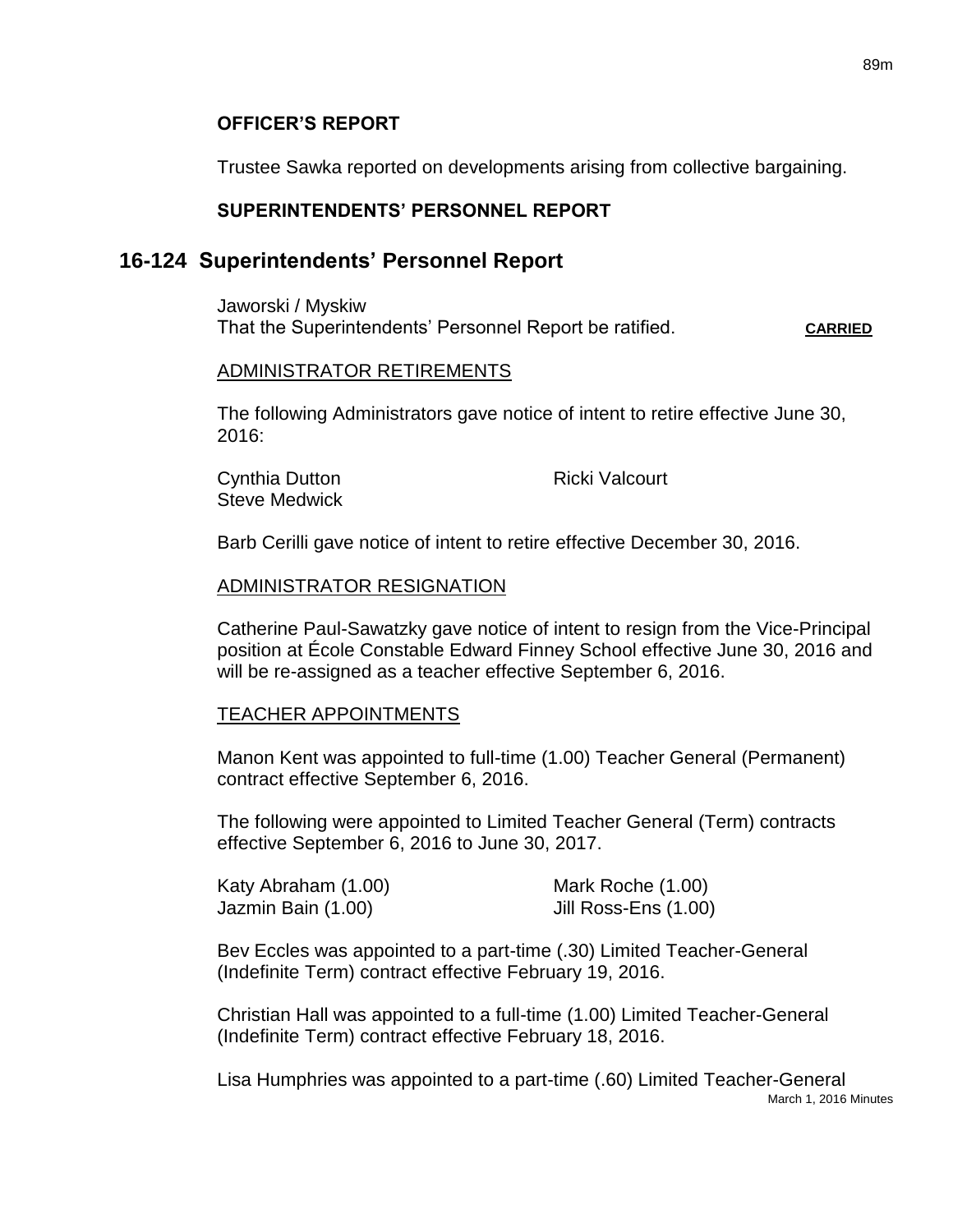## **SUPERINTENDENTS' PERSONNEL REPORT**

(Term) contract effective February 10, 2016 to March 25, 2016.

Kayla Perillo was appointed to a full-time (1.00) Limited Teacher-General (Term) contract effective February 23, 2016 to June 30, 2016.

# TEACHER MATERNITY AND PARENTAL LEAVES

Noreen Bidder was granted maternity and parental leave effective March 17, 2016 to March 17, 2017.

Ashley Enns-Nadeau was granted maternity and parental leave effective January 29, 2016 to February 13, 2017.

Samir Hathout was granted parental leave effective February 23, 2016 to June 30, 2016.

Melanie Mahir was granted maternity and parental leave effective April 10, 2016 to April 2, 2017.

Stacy Stockton was granted maternity and parental leave effective February 29, 2016 to January 9, 2017.

## TEACHER RETIREMENTS

The following teachers gave notice of intent to retire effective June 30, 2016:

| Joseph Davis    |                       |
|-----------------|-----------------------|
| Robin Dow       | Paul Longtin          |
| Martin Kashty   | <b>Kathleen Lukas</b> |
| Garrett Loeppky | Karen Mozdzen         |
|                 |                       |

Melissa Proctor gave notice of intent to retire effective February 3, 2017.

Bohdan Waplak gave notice of intent to retire effective January 31, 2017.

Alison Wells-Dyck gave notice of intent to retire effective February 29, 2016.

## TEACHER RESIGNATION

Jeffery Larson gave notice of intent to resign effective February 15, 2016.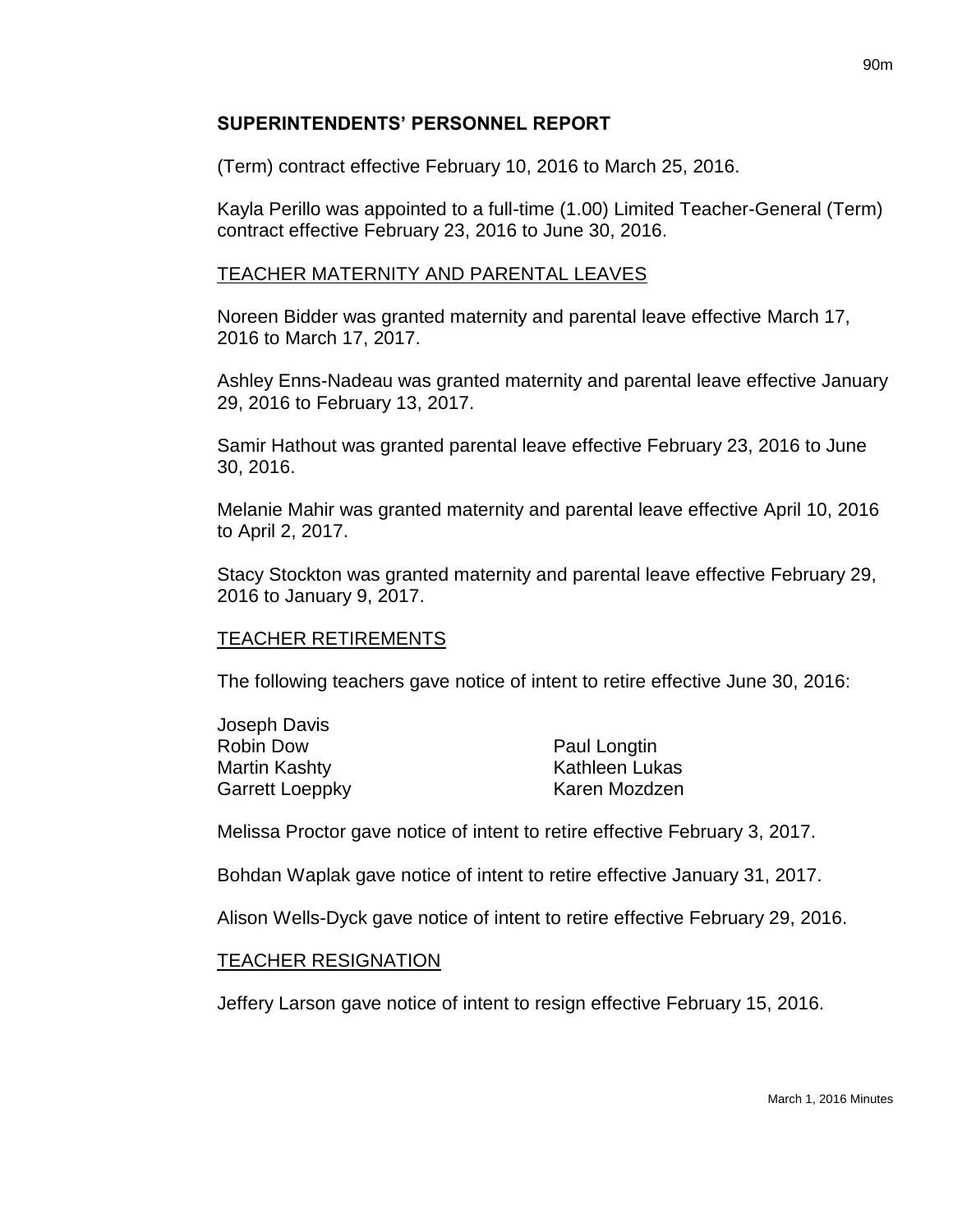## TEACHER LEAVE OF ABSENCES

Linda Guest was granted a part-time (.50) leave of absence, without pay, effective February 4, 2016 to June 30, 2016.

## SUBSTITUTE TEACHER APPOINTMENTS

The following teachers were appointed to Substitute Teacher contracts effective the 2015-2016 school year:

| Elizabeth Folz | <b>Nicole Selkirk</b> |
|----------------|-----------------------|
| Shona Kusyk    | Allan Sharman         |

### EDUCATIONAL ASSISTANT RETIREMENTS

The following educational assistants gave notice of intent to retire effective June 30, 2016:

| Pat Homeniuk | <b>Irene Krawchuk</b> |
|--------------|-----------------------|
| Judy Hnatiuk | Janet MacDonald       |

## EDUCATIONAL ASSISISTANT RESIGNATIONS

Ian Quinn gave notice of intent to resign effective April 21, 2016.

Evan Roskosz gave notice of intent to resign effective February 25, 2016.

Jordan Voth gave notice of intent to resign effective June 30, 2016.

## EDUCATIONAL ASSISTANT LEAVE OF ABSENCES

Greta Latham was granted a leave of absence, part-time (3.25 hours per day), without pay, effective September 6, 2016 to June 30, 2017.

Samantha Pratt was granted a leave of absence, part-time (3.25 hours per day), without pay, effective September 6, 2016 to June 30, 2017.

## ADMINISTRATIVE ASSISTANT APPOINTMENTS

Lisa Mills was appointed to a permanent full-time Administrative Assistant position effective March 21, 2016.

Debbie Plamondon was appointed to a permanent part-time Administrative Assistant position effective March 9, 2016.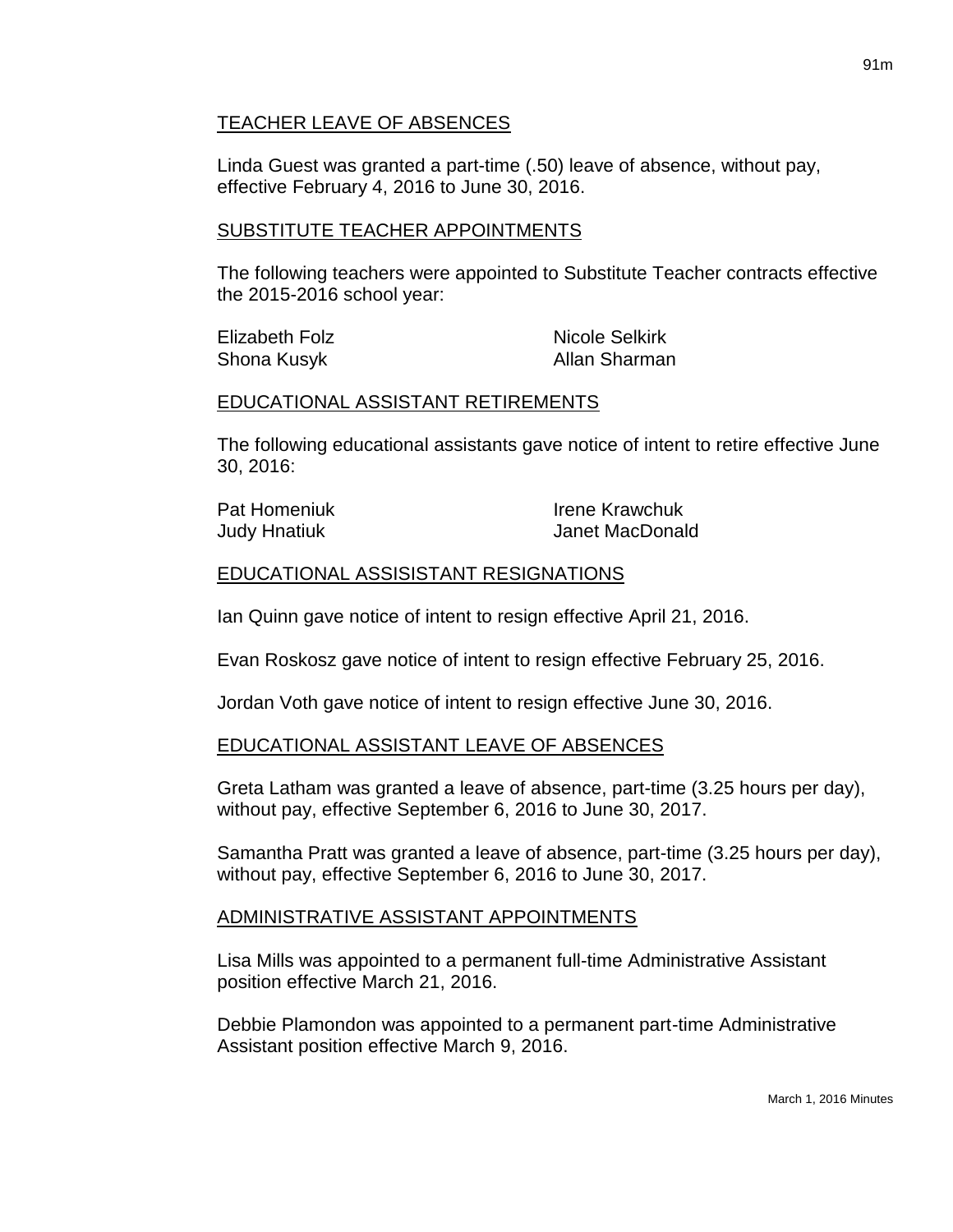# **SUPERINTENDENTS' PERSONNEL REPORT**

# ADMINISTRATIVE ASSISTANT RETIREMENTS

The following Administrative Assistants gave notice of their intent to retire effective June 30, 2016:

Michelle LaFrance Barbara Wray

# BUS DRIVER RETIREMENT

Lawrence Burt gave notice of intent to retire effective June 30, 2016.

## CUSTODIAN RETIREMENTS

Danny Martel gave notice of intent to retire effective July 23, 2016.

Terry Matthes gave notice of intent to retire effective June 30, 2016.

# **DIVISIONAL UPDATE**

The following matters were received as information:

- **Public Budget Meeting Follow-Up.**
- Religious Instruction Update.
- **School Age Child Care Pilot Project.**
- **Draft Letter to Candidates Provincial General Election 2016.**
- Cycling Pilot Project.
- **School Sites Update.**
- **MSBA Convention and AGM Update.**
- RM of West St. Paul 100<sup>th</sup> Anniversary Banquet Dinner.
- Tender of Custodial Supplies.
- **Safety Concern.**
- Reading Assessment Tools.

*Trustee Sarbit in the Chair.*

# **16-125 2015-2016 Board Calendar**

Ploszay / Myskiw

That the following changes be made to the 2015-2016 Board Calendar:

- Regular Board meeting of Monday, April 18, 2016 be moved to Monday, April 11, 2016.
- Informal Board meeting on Monday, April 25, 2016 be moved to Monday, April 18, 2016. **CARRIED**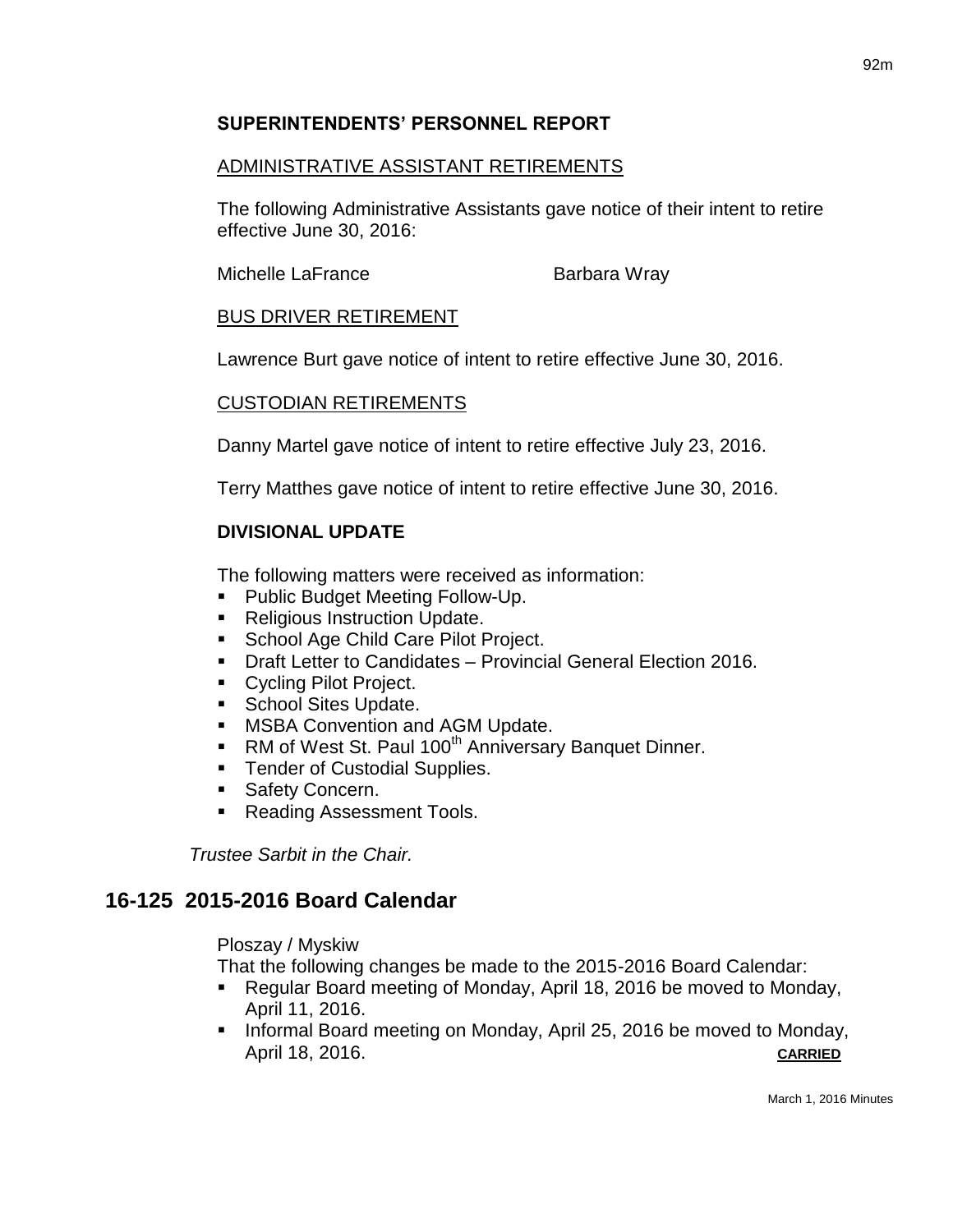# **16-126 By-Law No. 1-2016 First Reading**

Cameron / Ploszay

That By-Law No. 1-2016 for the purpose of borrowing the sum of \$5,882,400 Dollars and of issuing a Debenture and/or Promissory Note be given first reading. **CARRIED**

# **16-127 Seven Oaks Rhythm & Roots Gala**

Myskiw / Dabee

That the Board grant permission to the Rhythm and Roots Planning Committee to obtain a liquor permit for the Gala event on Saturday, June 4, 2016 - Judy Silver Commons, Maples Collegiate. **CARRIED CARRIED** 

## **ADMINISTRATIVE REPORT**

## **16-128 Administrative Report**

Jaworski / McFarlane That the Administrative Report be approved. CARRIED

#### QCA Building Envelope Ltd. Invoice No. 1180

That Invoice No. 1180 for the R. F. Morrison Roof Replacement project in the amount of \$2,205.00 be paid to QCA Building Envelope Ltd.

#### QCA Building Envelope Ltd. Invoice No. 1181

That Invoice No. 1181 for the R. F. Morrison Addition project in the amount of \$3,097.50 be paid to QCA Building Envelope Ltd.

#### M. Block & Associates Invoice No. W-2016-009

That Invoice No. W-2016-009 for the Garden City Collegiate Skill Build project in the amount of \$506.63 be paid to M. Block & Associates.

#### Number Ten Architectural Group Invoice No. 15189

That Invoice No. 15189 for the Garden City Collegiate CVC Phase II project in the amount of \$3,222.00 be paid to Number Ten Architectural Group.

#### Number Ten Architectural Group Invoice No. 15188

That Invoice No. 15188 for the Garden City Collegiate Skill Build project in the amount of \$2,654.40 be paid to Number Ten Architectural Group.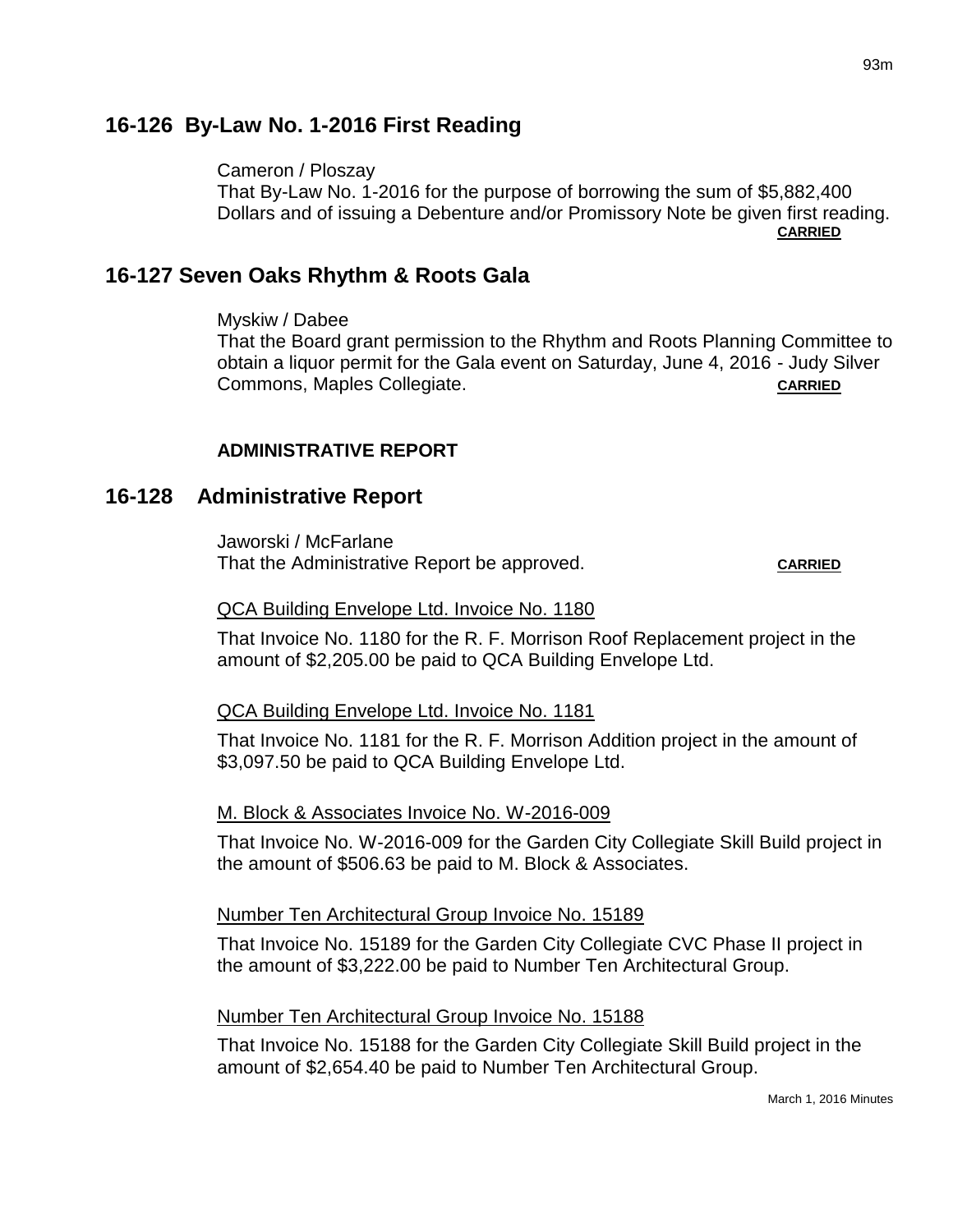# **ADMINISTRATIVE REPORT**

### Integrated Designs Inc. - Invoice No. 3767

That Invoice No. 3767 for the Garden City Collegiate Skill Build project in the amount of \$1,060.50 be paid to Integrated Design Inc.

### Number Ten Architectural Group Invoice No. 15186

That Invoice No. 15186 for the Edmund Partridge Community School Elevator project in the amount of \$3,151.28 be paid to Number Ten Architectural Group.

#### M. Block & Associates Invoice No. W-2016-008

That Invoice No. W-2016-008 for the Edmund Partridge Community School Elevator project in the amount of \$315.00 be paid to M. Block & Associates.

#### Gardon Construction Ltd. Invoice No. RFM-COP#5

That Invoice No. RFM-COP#5 for the R. F. Morrison School Addition project in the amount of \$86,260.32 be paid to Gardon Construction Ltd.

#### Statutory Holdback on Certificate of Payment No. 5

That the 7.5% Statutory Holdback on Certificate of Payment No. 5 for the R. F. Morrison Addition project in the amount of \$6,661.03 be paid to SOSD/Gardon-457 RFM Addition.

## Prairie Architects Inc. Invoice No. 4772

That Invoice No. 4772 for the Maples Collegiate Elevator project in the amount of \$1,830.75 be paid to Prairie Architects Inc.

#### Prairie Architects Inc. Invoice 4768

That Invoice No. 4768 for the École Rivière-Rouge project in the amount of \$14,135.55 be paid to Prairie Architects Inc.

#### QCA Building Envelope Ltd. Invoice No. 1192

That Invoice No. 1192 for the École Rivière-Rouge project in the amount of \$393.75 be paid to QCA Building Envelope Ltd.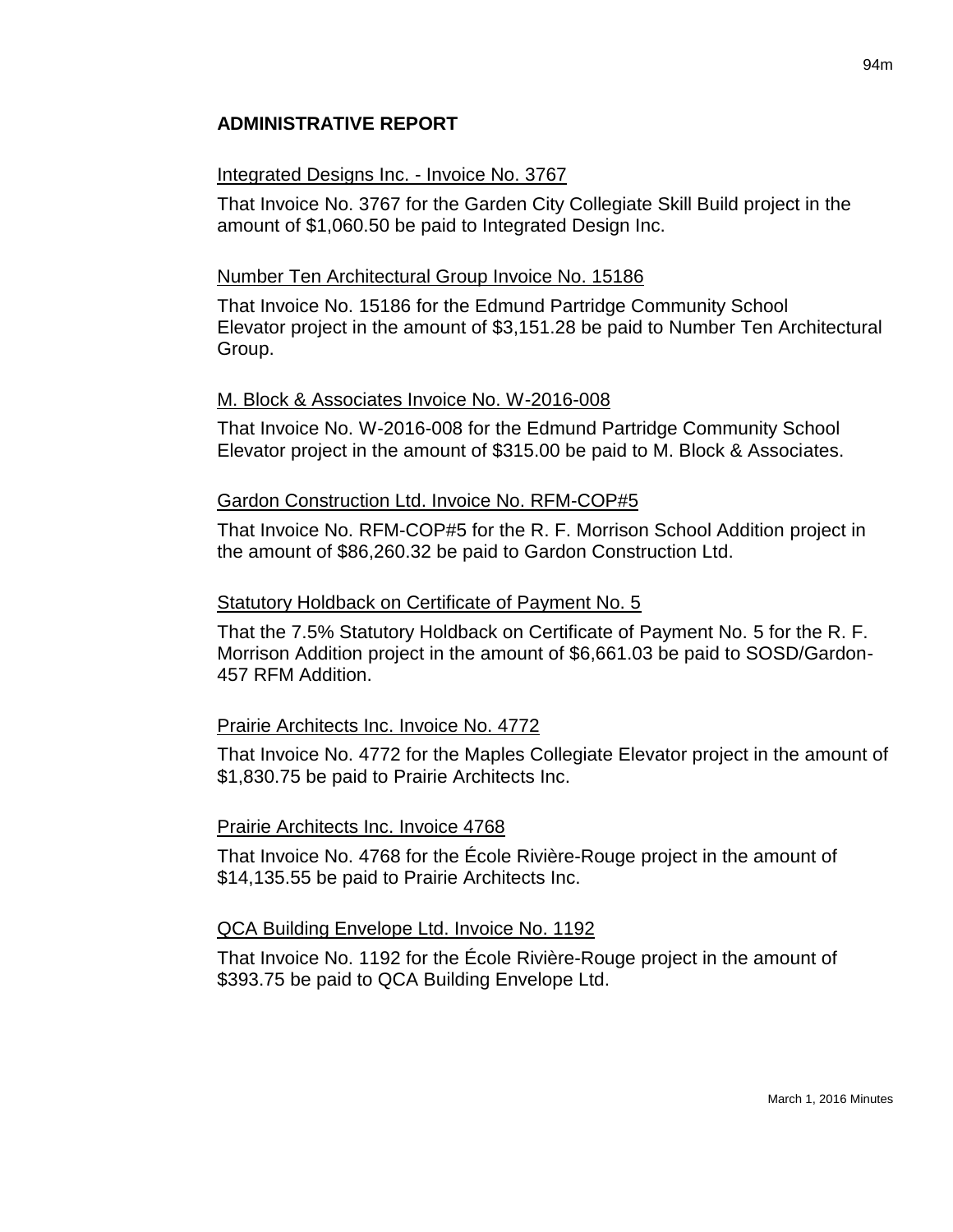# **ADMINISTRATIVE REPORT**

## Canotech Consultants Ltd. Invoice No. GCTAA-COP#3

That Invoice No. GCTAA-COP#3 for the Garden City Collegiate Skill Build project in the amount of \$232,176.70 be paid to Canotech Consultants Ltd.

## Statutory Holdback on Certificate of Payment No. 3

That the 7.5% Statutory Holdback on Certificate of Payment No. 3 for the Garden City Collegiate Skill Build project in the amount of \$17,928.70 be paid to SOSD/Canotech Consult-459-GCC Skill Build.

## Parkwest Projects Ltd. Invoice No. EP-COP#4

That Invoice No. EP-COP#4 for the Edmund Partridge Community School Elevator project in the amount of \$75,154.02 be paid to Parkwest Projects Ltd.

## Statutory Holdback on Certificate of Payment No. 4

That the 7.5% Statutory Holdback on Certificate of Payment No. 4 for the Edmund Partridge Community School Elevator project in the amount of \$5,803.40 be paid to SOSD/Parkwest-450-EP Elevator/Grooming Room.

## Con-Pro Industries Canada Ltd. Invoice No. EL-COP#10

That Invoice No. EL-COP#10 for the Elwick Community School Elevator project in the amount of \$28,150.82 be paid to Con-Pro Industries Canada Ltd.

## Statutory Holdback on Certificate of Payment No. 10

That the 7.5% Statutory Holdback on Certificate of Payment No. 10 for the Elwick Community School Elevator project in the amount of \$2,173.81 be paid to SOSD/Con-Pro-453-Elwick Elevator/Grooming Room.

## Parkwest Projects Ltd. Invoice No. ERR-COP#11

That Invoice No. ÉRR-COP#11 for the École Rivière-Rouge project in the amount of \$604,492.75 be paid to Parkwest Projects Ltd.

## Statutory Holdback on Certificate of Payment No. 11

That the 7.5% Statutory Holdback on Certificate of Payment No. 11 for the École Rivière-Rouge project in the amount of \$46,678.98 be paid to SOSD/Parkwest Projects.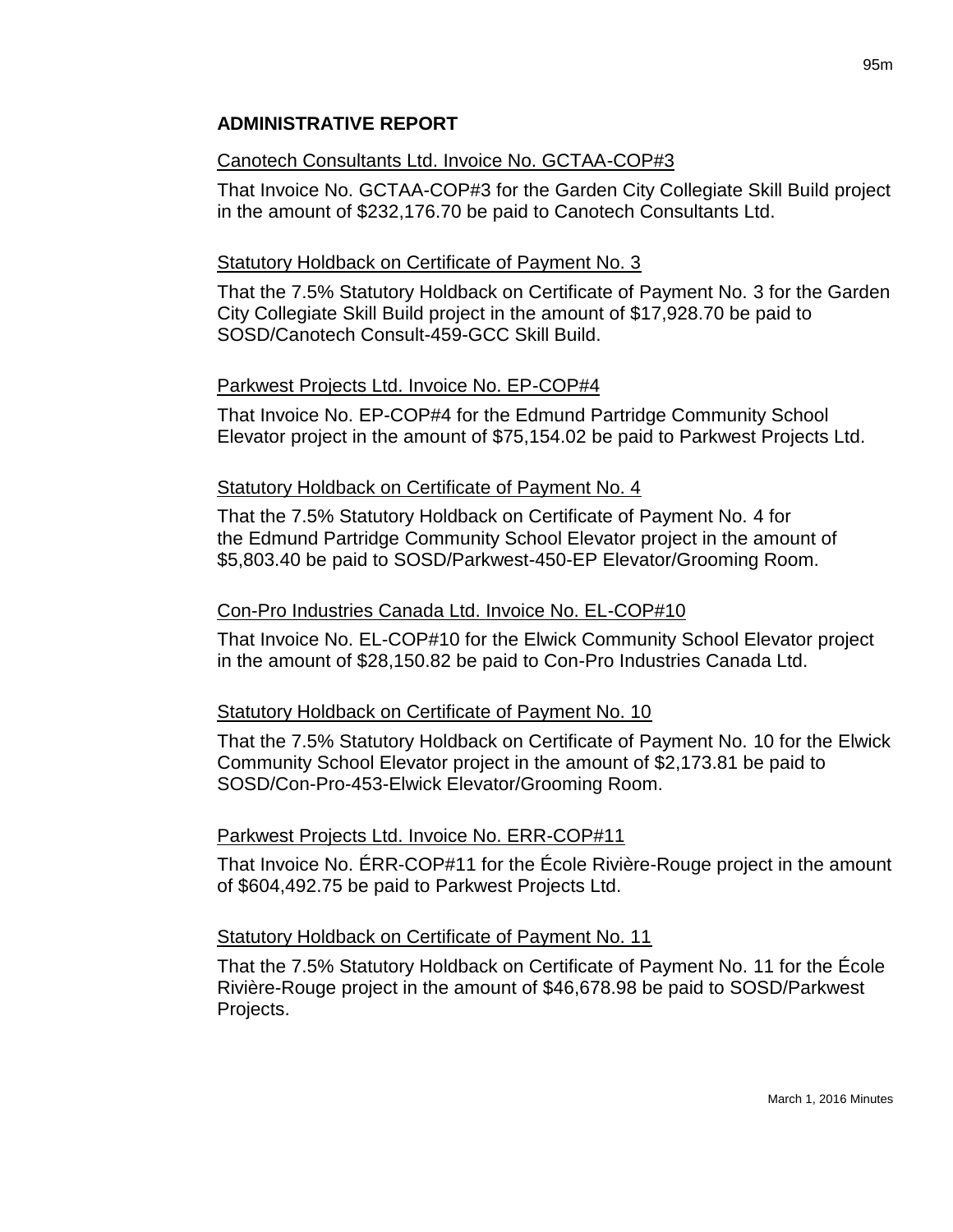# **ADMINISTRATIVE REPORT**

## KGS Group Consulting Eng. Invoice No. 73471

That Invoice No. 73471 for the Leila North Boiler Replacement project in the amount of \$5,155.20 be paid to KGS Group Consulting Eng.

## Pinchin Ltd - Invoice No. 324904

That Invoice No. 324904 for the Garden City Collegiate Skill Build project in the amount of \$1,254.75 be paid to Pinchin Ltd.

## **NEW BUSINESS**

**Trustee Dabee commented the Met School Open House that he attended.** 

# **CORRESPONDENCE**

- James Allum, Minister of Education. Approval to begin the second semester on Monday, February 6, 2017.
- R. Kachur, City Clerk, City of Winnipeg. Subdivision and Rezoning Land located North of Templeton Avenue, East of Pipeline Road.
- Pembina Trails School Division. Pembina Trails School Division releasing information with respect to the Division's Draft Budget for 2016/17 on Thursday, February 11, 2016 at 8:00 p.m.
- **University of Manitoba Accessibility Learning Event.**
- **Park West School Division. Superintendent/CEO bulletin.**
- Heather Demetrioff, Director, Manitoba School Boards Association. Update CSBA Congress 2016.
- Claudia Sarbit, Chair, Board of Trustees, Seven Oaks School Division. Letter to Gord Mackintosh on behalf of the Board of Trustees thanking him for his dedication and service to our community.
- Kyle Blaquiere, Manager of Structural Engineering Services. Garden City Collegiate - 3 Storey East Wing Exterior Wall Replacement.
- Kyle Blaquiere, Manager of Structural Engineering Services. A.E. Wright Roof and Upper Façade Replacement - Design Only.
- Trent Piazzoni, Number Ten Architectural Group. Garden City Collegiate, TAA Addition, Change Directive No. 05.
- Trent Piazzoni, Number Ten Architectural Group. Garden City Collegiate TAA Addition - Change Order No. 10.
- Trent Piazzoni, Number Ten Architectural Group. Garden City Collegiate TAA Addition - Change Order No. 11.
- Craig Bachynski, Number Ten Architectural Group. Edmund Partridge Community School - Elevator and Renovations - Change Order No. 5.